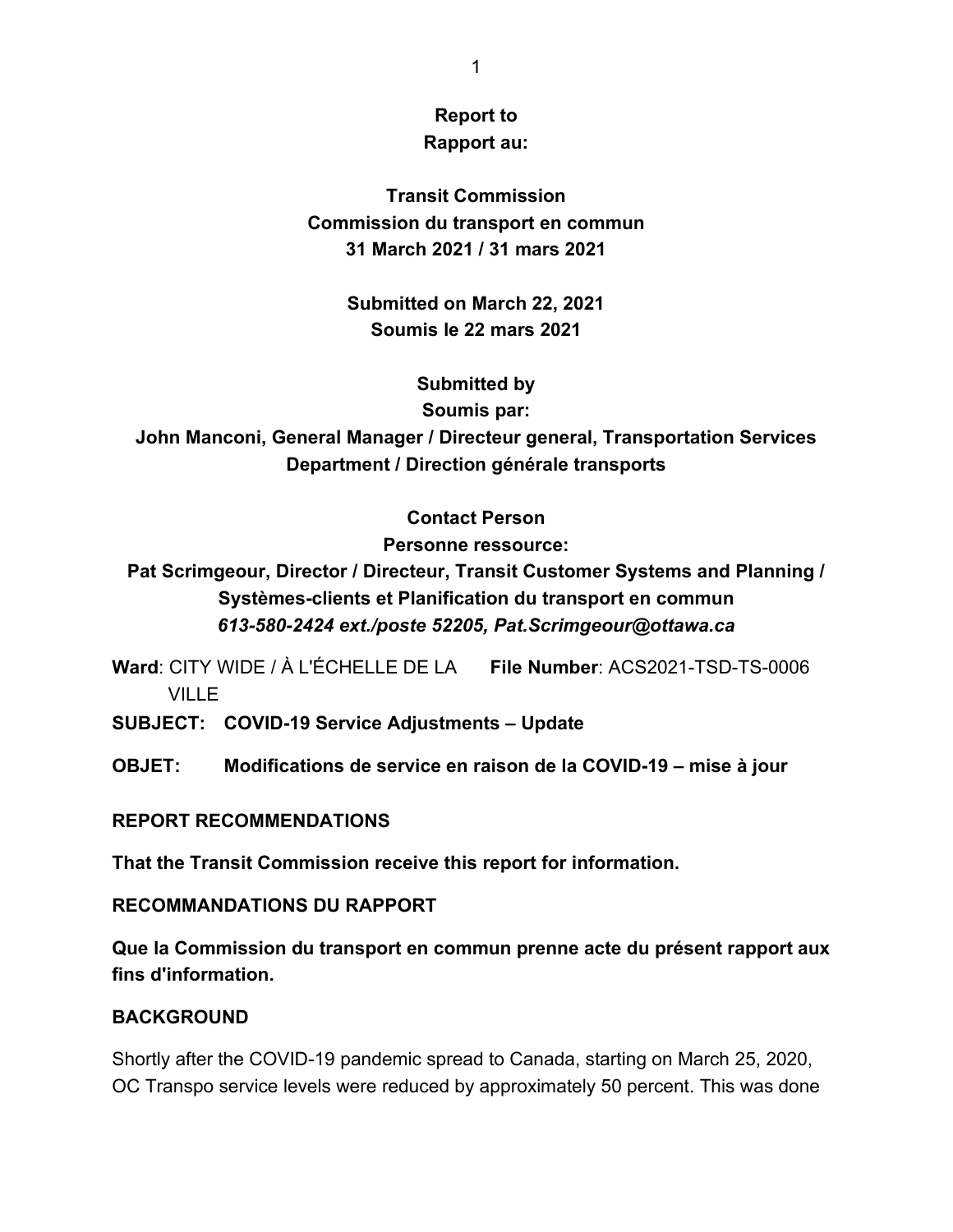to preserve operational capacity in case the virus had been transmitted much more quickly through the population than proved to be the case. Measures were taken to ensure OC Transpo had sufficient operational capacity to cover off operations and accommodate staff that had to self-isolate or quarantine due to having contracted COVID-19.These measures were possible because, with the initial lockdown, ridership on the OC Transpo declined by approximately 85 percent, as people stayed home from work, school, and other activities.

On June 1, 2020, the Transit Commission approved the OC Transpo Transit Service Recovery Plan – COVID-19 [\(ACS2020-TSD-TS-0003\)](http://app05.ottawa.ca/sirepub/mtgviewer.aspx?meetid=8108&doctype=agenda&itemid=400067), returning the system to normal seasonal service. As part of the return to full service, OC Transpo implemented a series of measures to keep our customers and staff safe. These include mandatory masks in all vehicles and at all stations and shelters; continuing enhanced cleaning of buses, trains, and stations; the installation of barrier shields at operator cabs on buses; the installation of hand sanitizer dispensers at stations; controlling the flow of buses into busy transfer stations; and continued provision of touch-free fare payment. Since January 2021, the touch free payment system now also includes customer testing of credit card payments on a fare gate at Rideau Station.

As the lockdowns ended and the economy began to reopen in mid-2020, transit ridership began a slow and steady climb from July through September, to level off at approximately 30 percent of normal levels in the fall of 2020. As 2021 began, the province implemented a stay-at-home order, and ridership dropped to about 18 percent of normal levels in January, then rose to approximately 21 percent in early February when schools reopened, and has increased further in late February.

Through 2020 and continuing into 2021, City staff have been reducing operating expenses and capital spending while still maintaining service across the entire transit network. Service increases that had been planned for 2020 and 2021 have been deferred until a future time when transit ridership is higher. Selected major capital projects have been deferred into future years to preserve financial flexibility for the City. The federal and provincial governments have provided funding through the Safe Restart Agreement to make the City financially whole from April 1, 2020 to December 31, 2020, after the reduced fare revenue and the additional COVID-19 costs.

## **DISCUSSION**

A set of COVID-19 service adjustments are being made in mid-2021, which will better match the connectivity and capacity of the OC Transpo system to the current travel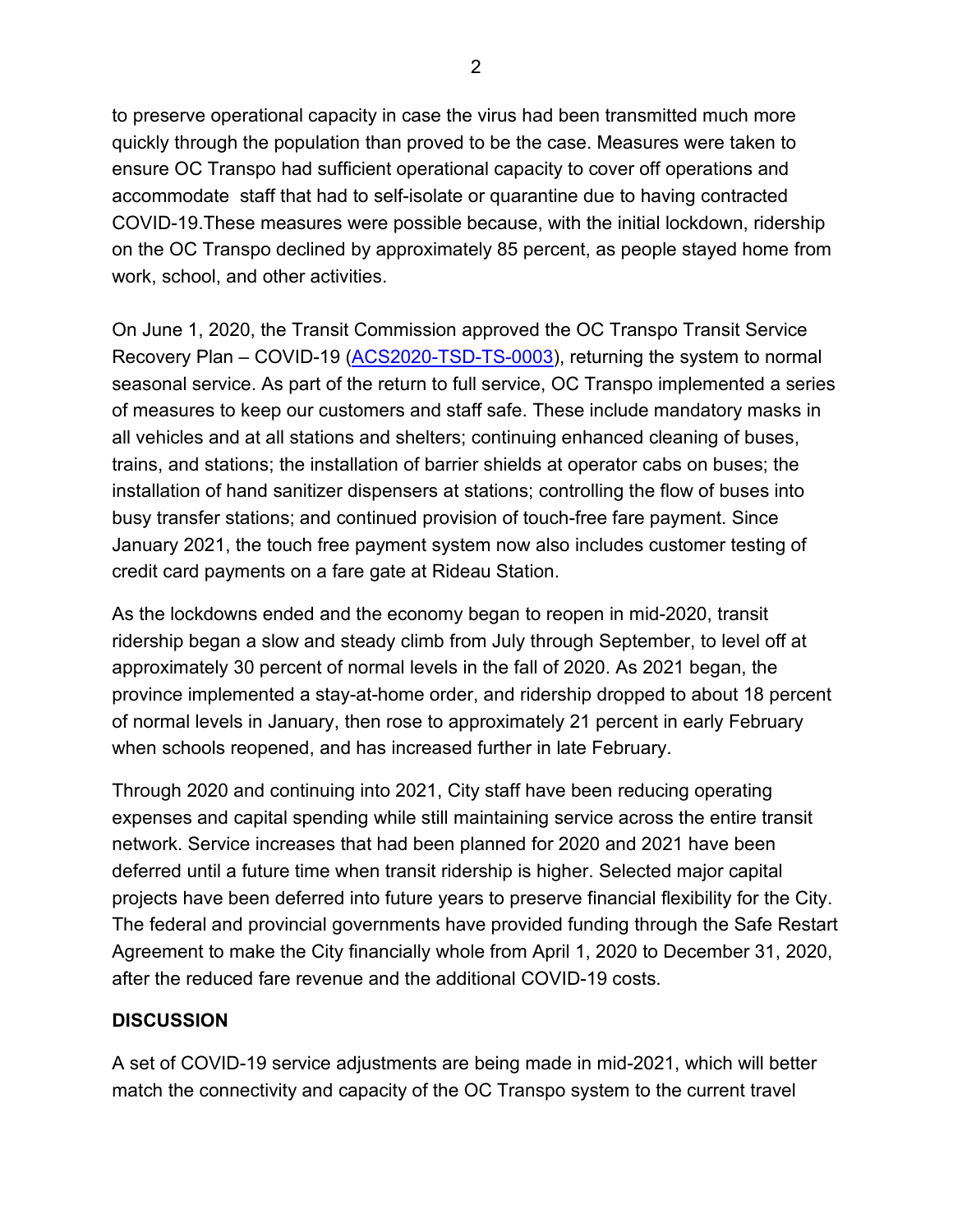needs in Ottawa. These service adjustments are based on current ridership counts and on suggestions from customers, employers, Councillors, and staff. The service adjustments will result in approximately \$5.5 million of cost savings in 2021 and the potential for approximately \$11 million of savings in the full year 2022. Workforce reductions will be achieved by attrition and reassignment.

There are five components to the COVID-19 service adjustments, described in more detail below:

- The temporary suspension of selected peak-period routes with very low ridership and where there are other nearby services;
- Frequency reductions on certain routes to better match actual current ridership levels;
- Routes being shortened where parallel service is available;
- Service improvements on a number of routes to respond to current travel needs; and,
- A reduction in operating costs.

All parts of the urban area will continue to receive transit service that meets the applicable service standards.

## *Temporary COVID-19 suspension of certain peak-period routes*

Connexion routes provide a direct service from certain residential areas to major transfer stations on O-Train Line 1 and are primarily used by customers travelling to work or to post-secondary institutions downtown. The customers who use these routes are the ones who are most affected by the decisions of employers to have their staff work from home and the decisions of universities and colleges to change to distance learning. On average, ridership on all 39 Connexion routes is currently at 14 percent of its normal levels, with an average of five customers using each trip.

Eight of these Connexion routes are parallel or nearby to other routes which also provide a direct connection to major transfer stations on O-Train Line 1.

Also included in this group is one peak-period route which operates directly into downtown.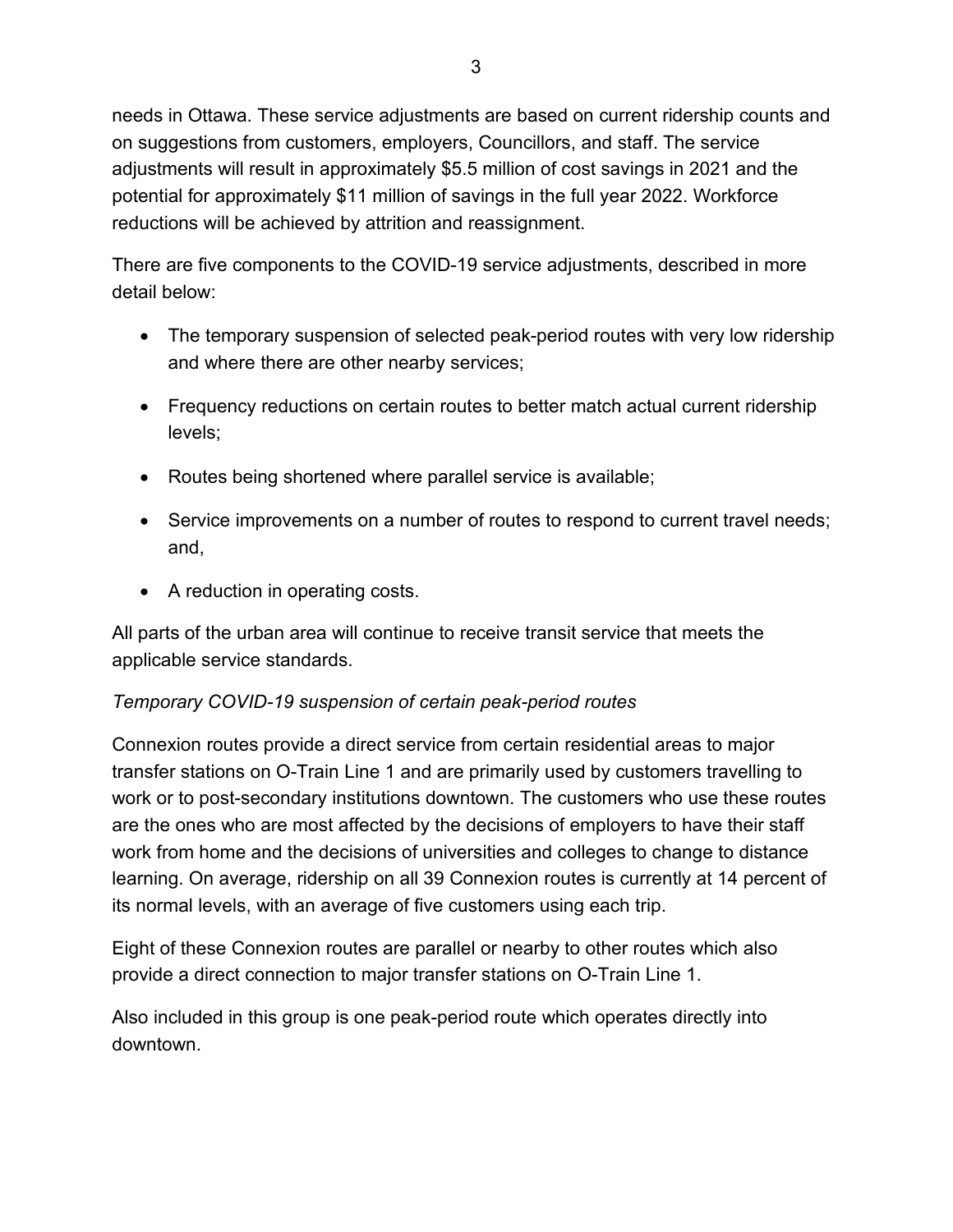The following nine routes will be temporarily suspended starting in June 2021. Their last day of operation will be Friday, June 18, 2021.

- Route 17 from Wateridge Customers can use Routes 7 and 27
- Route 224 from Beacon Hill Customers can use Route 24 to connect to Blair Station
- Route 225 from Orléans and Chapel Hill South Customers can use Route 34 and adjusted Route 32 to connect to Blair Station
- Route 233 from Orléans Customers can use Route 33 to connect to Blair **Station**
- Route 235 from Orléans Customers can use Route 35 to connect to Blair Station
- Route 251 from Bells Corners Customers can use Route 57 to connect to Tunney's Pasture Station
- Route 266 from Kanata Customers can use Routes 63 and 64 to connect to Tunney's Pasture Station
- Route 275 from Barrhaven Customers can use Route 75 to connect to Tunney's Pasture Station
- Route 284 from Manordale Customers can use adjusted Route 82 to connect to Tunney's Pasture Station

These routes will be temporarily suspended until system ridership recovers to closer to normal levels.

With the suspension of these routes, some customers will have a longer wait time at their nearest bus stop, a smaller number of customers will have a longer travel time to their destination, and some customers at particular bus stops will have a longer walk to their nearest bus stop.

### *Frequency reductions*

As noted above, ridership on Connexion routes is currently at an average of 14 percent of normal ridership levels. Ridership on the Rapid and Frequent routes that make up the primary transit network is currently at an average of 35 percent of normal levels, but in a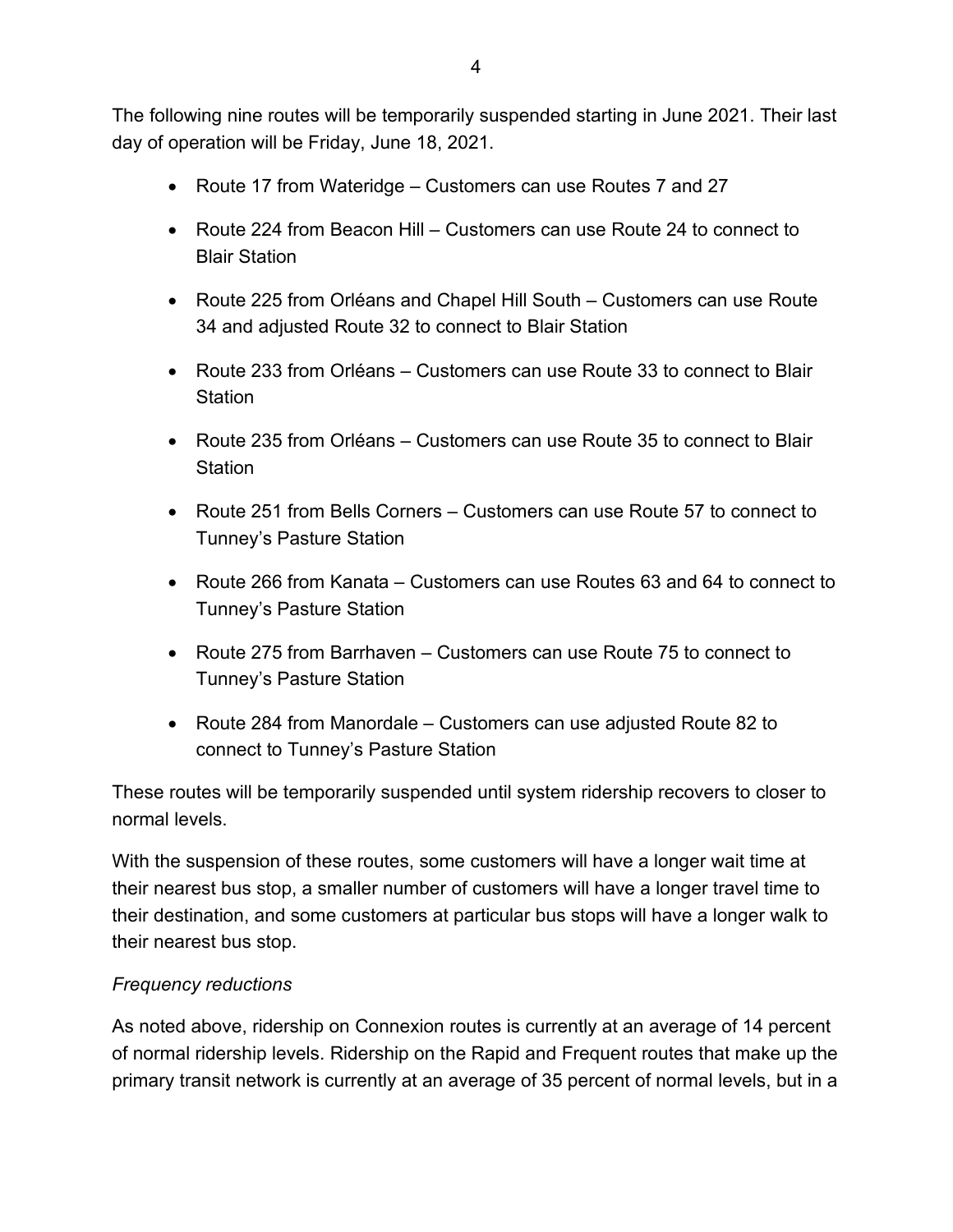range between 20 and 50 percent, indicating that some of these routes are more important than others to those customers who are currently travelling by transit.

The following COVID-19 service adjustments will be made, beginning on Sunday, June 20:

Service on Connexion Routes 231, 232, 234, 236, 237, 252, 256, 257, 258, 261, 262, 263, 264, 267, 268, 270, 271, 272, 273, 277, 278, 282, 290, 291, and 294 will be reduced to every 30 minutes. The times of the first and last trips in the morning and afternoon will be set to be close to the current times, but there may need to be some changes, and there may be intervals between trips that are more than 30 minutes early or late in the peak period, in order to best match the current first and last trip times.

During peak periods from Monday to Friday, service will be reduced on Rapid Routes 57, 75 and 98, on Frequent Routes 6, 7, 10, 25, 80, 88, and 111, and on Local Routes 9 (peak direction), 30, 46, 66, and 93. In all of these cases, service will continue to be provided every 15 minutes or more frequently. Also during peak periods, service will be reduced to every 30 minutes on the extensions to Gatineau of Rapid Routes 61, 63, and 75.

During peak periods from Monday to Friday, service will be reduced to every 30 minutes on Local Routes 5, 9 (off-peak direction), 18, 19, 26, 28, 33, 34, 38 (morning only), 48, 49, 50, 54, 73 (with additional trips in the busiest hour), 81, 82, 86 (off-peak direction), 89 (off-peak direction), 92, 96, and 171. In addition, during peak periods, service will be reduced from every 30 minutes to every hour on Local Routes 164 and 175.

At all times from Monday to Friday, service will be reduced to every 30 minutes on the section of Local Route 51 west of Lincoln Fields Station to Britannia. There will be no change to the service level between Tunney's Pasture Station and Lincoln Fields Station.

Seven days a week, service will be reduced to every 30 minutes on the section of Rapid Route 97 south of South Keys Station to the airport, where ridership is at approximately 19 percent of normal levels. There will be no change to the service level between Hurdman Station and South Keys Station.

In the midday from Monday to Friday, service will be reduced to every 30 minutes on Local Route 9.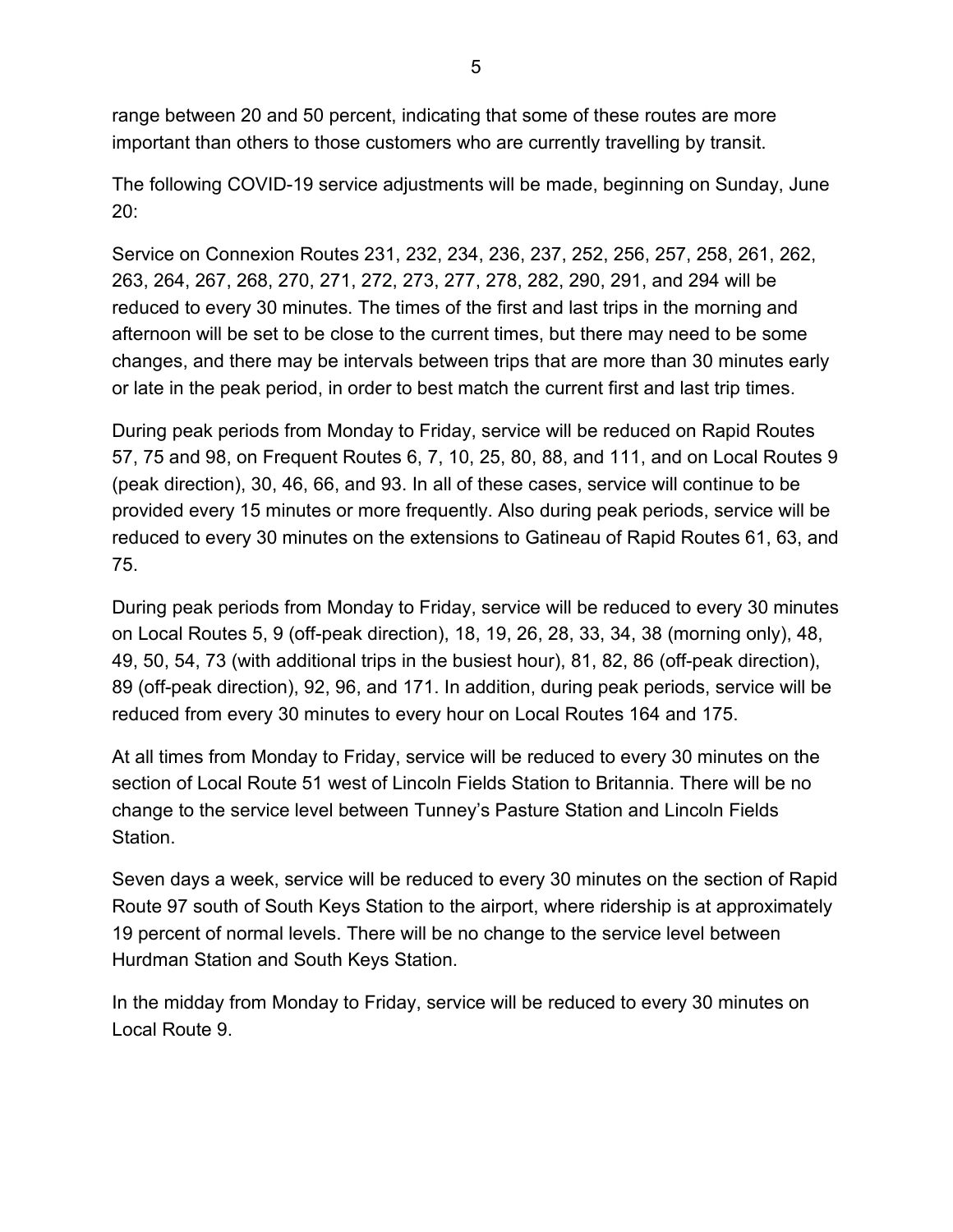In the evening, service will be reduced to every 30 minutes after 10:00 p.m. seven days a week on Rapid Route 39, and service will be reduced to every hour Monday to Friday after 6:30 p.m. on Local Route 54.

On Saturdays and Sundays, service will be reduced to every 15 minutes on O-Train Line 2 replacement buses. On Sunday afternoons, service will be reduced to every 15 minutes on Frequent Routes 6 and 7.

Individual trips early or late in the day on all routes will be reviewed through the planning and scheduling process for possible removal where ridership is currently at or near zero.

The level of service on all of these routes will still be enough to accommodate all current customers and to leave room for ridership to grow. With the frequency reduction on these routes, some customers will have a longer wait time at their bus stop. There will not normally be any change to customers' walking distance or travel time, and options remain available for some customers to also consider using other routes which may best meet their preferred travel time. Staff will monitor ridership levels on all of these routes, and the frequency of service will be increased as transit ridership recovers closer to normal levels, in order to provide sufficient capacity to continue to accommodate all customers.

### *Routes being shortened where parallel service is available*

Eight routes are being revised where they parallel other services providing the same connectivity. Enough capacity is available on the remaining routes to accommodate all customers at the current ridership level.

- Route 15 Midday service from Monday to Friday to the Museum of History in Gatineau will be removed. Customers who use this service can instead use STO Route 67.
- Route 37 All trips will start and end at Place d'Orléans Station. Customers can transfer to Route 39 and other routes to continue to or from Blair Station.
- Route 40 All trips which currently extend via the Transitway will start and end at Greenboro Station. Customers can transfer to Routes 97, 98, and other routes to continue to or from Hurdman Station.
- Route 55 All trips will start and end at Westgate Shopping Centre. Customers can transfer to Route 85 to continue to or from Bayshore Station.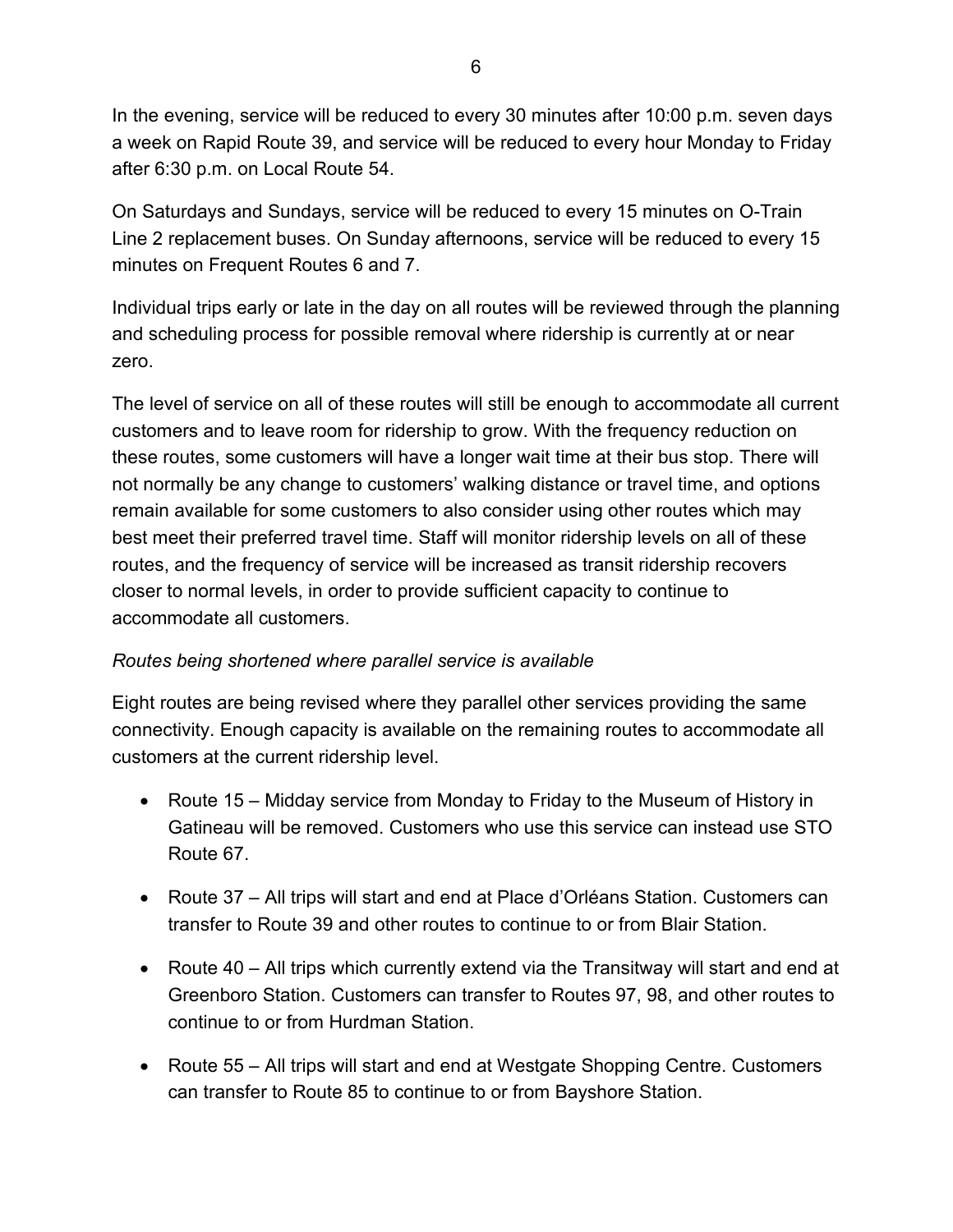- Route 58 All trips will start and end at Lincoln Fields Station. Customers can transfer to Routes 57, 61, 62, 63, 64, 74, 75, and other routes to continue to or from Tunney's Pasture Station.
- Route 74 All trips which currently extend via the Vimy Memorial Bridge will start and end at Nepean Woods Station. Customers can transfer to Route 99 to continue to or from Riverview Station.
- Route 83 All trips will start or end at Baseline Station. Customers can transfer to Routes 74, 75, and other routes to continue to or from Tunney's Pasture **Station**
- Route 84 All trips will start or end at Baseline Station. Customers can transfer to Routes 74, 75, and other routes to continue to or from Tunney's Pasture Station.

### *Service improvements*

While ridership has declined across the system during the COVID-19 pandemic, it has not done so uniformly. As noted above, ridership on routes used primarily by customers travelling from suburban areas to points downtown have declined the most. In contrast, ridership on routes serving hospitals, shopping areas, and some employment locations has remained higher, and in some cases up to 80 percent of normal levels.

As a result, service will be improved on 15 routes, to better support current travel needs, with an emphasis on hospitals, shopping districts, and growing employment areas. The specific improvements will be:

- Route 11 Route extended to Mackenzie King Bridge to provide improved connections to the Rideau Centre and uOttawa.
- Route 19 Route extended during shopping hours to Hurdman Station via St-Laurent, Belfast, and Terminal, to provide a new connection to the Trainyards shopping area.
- Route 32 Route extended to Chapel Hill Station, to continue peak period service to Willow Aster Circle and new midday service to bus stops along Fern Casey Street and Renaud Road.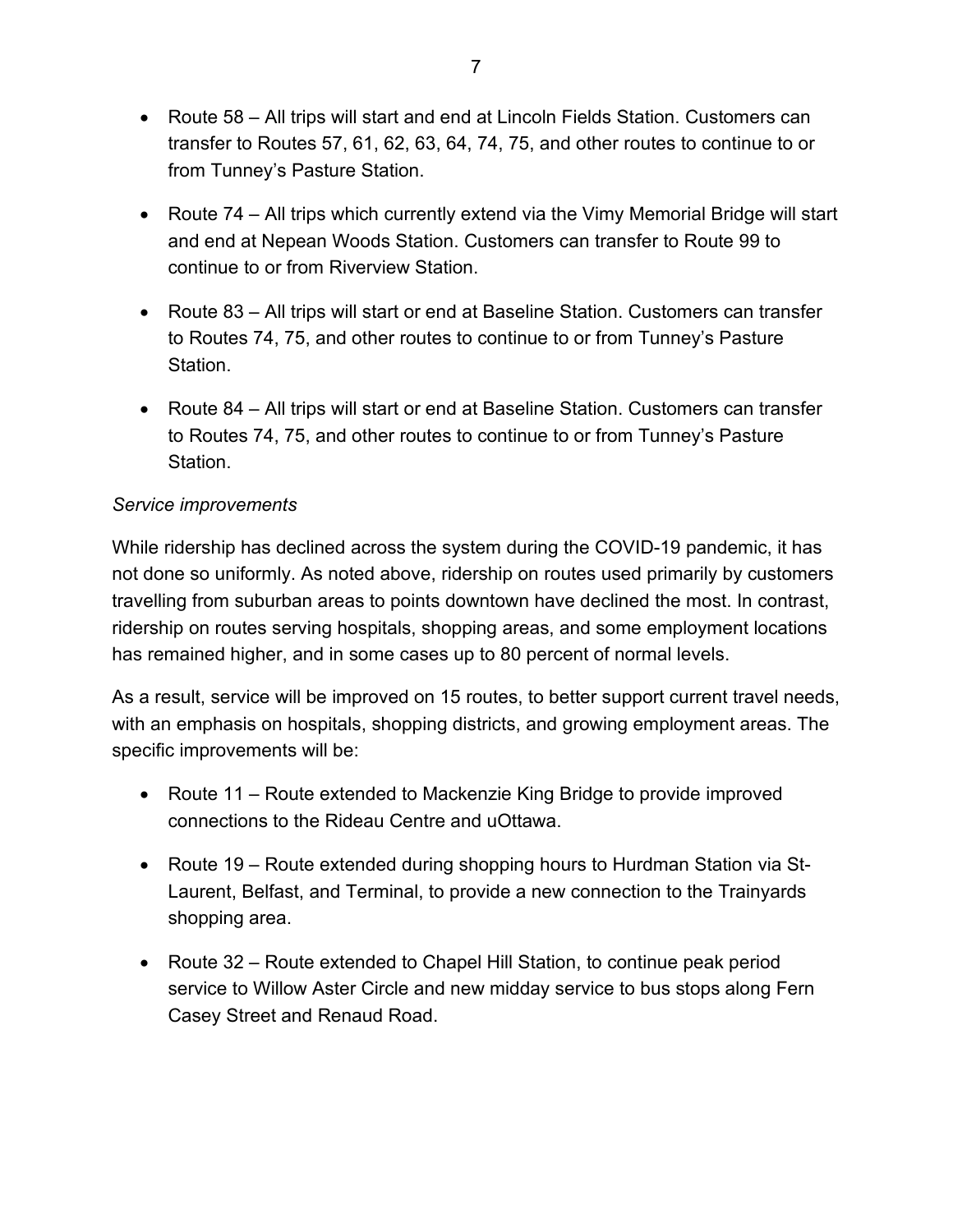- Route 33 Increased service from Monday to Friday, to provide service every 30 minutes through the middle of the day. These midday trips will start and end at Place d'Orléans Station.
- Route 53 Revised route to operate on Holland Avenue instead of Parkdale Avenue, to reduce travel times and improve reliability.
- Route 55 Sunday service extended to Westgate Shopping Centre, serving The Ottawa Hospital's General, Riverside, and Civic campuses, the Royal Ottawa Mental Health Centre, and Catherine and Chamberlain/Isabella south of downtown, and connecting with O-Train Line 1 at Lees Station.
- Route 56 Increased service seven days a week on Parkdale Avenue between Tunney's Pasture Station and The Ottawa Hospital's Civic Campus, to replace the current service provided by Route 53.
- Route 62 More frequent and later evening service and new Saturday and Sunday service to Kanata and Stittsville. This improved service will replace some current trips to and from Tanger Outlets on Route 162.
- Route 82 Revised route to operate via Majestic in peak periods, as it does at other times of the week.
- Route 88 Increased service on Saturdays, so that buses run every 15 minutes through more of the day.
- Route 98 Increased service on Sundays, so that buses run every 30 minutes in the morning and evening and every 15 minutes in the afternoon.
- Route 99 Selected trips extended to Citigate in Barrhaven to match shift times at the new Amazon building, which is expected to be operational this fall. (This change will begin on Sunday, September 5.)
- New Route 110 New service between Kanata North, Kanata South, and Barrhaven, serving the Kanata North business area, Hazeldean Mall, and Citigate, and connecting with Rapid routes at Innovation, Teron, Eagleson, and Fallowfield Stations. The new route will operate every 30 minutes from Monday to Friday and at selected times on weekends to match shift times at the new Amazon building. (Saturday and Sunday service will begin on Sunday, September 5.) The route will replace current Route 179 which provides limited service between Citigate and Fallowfield Station.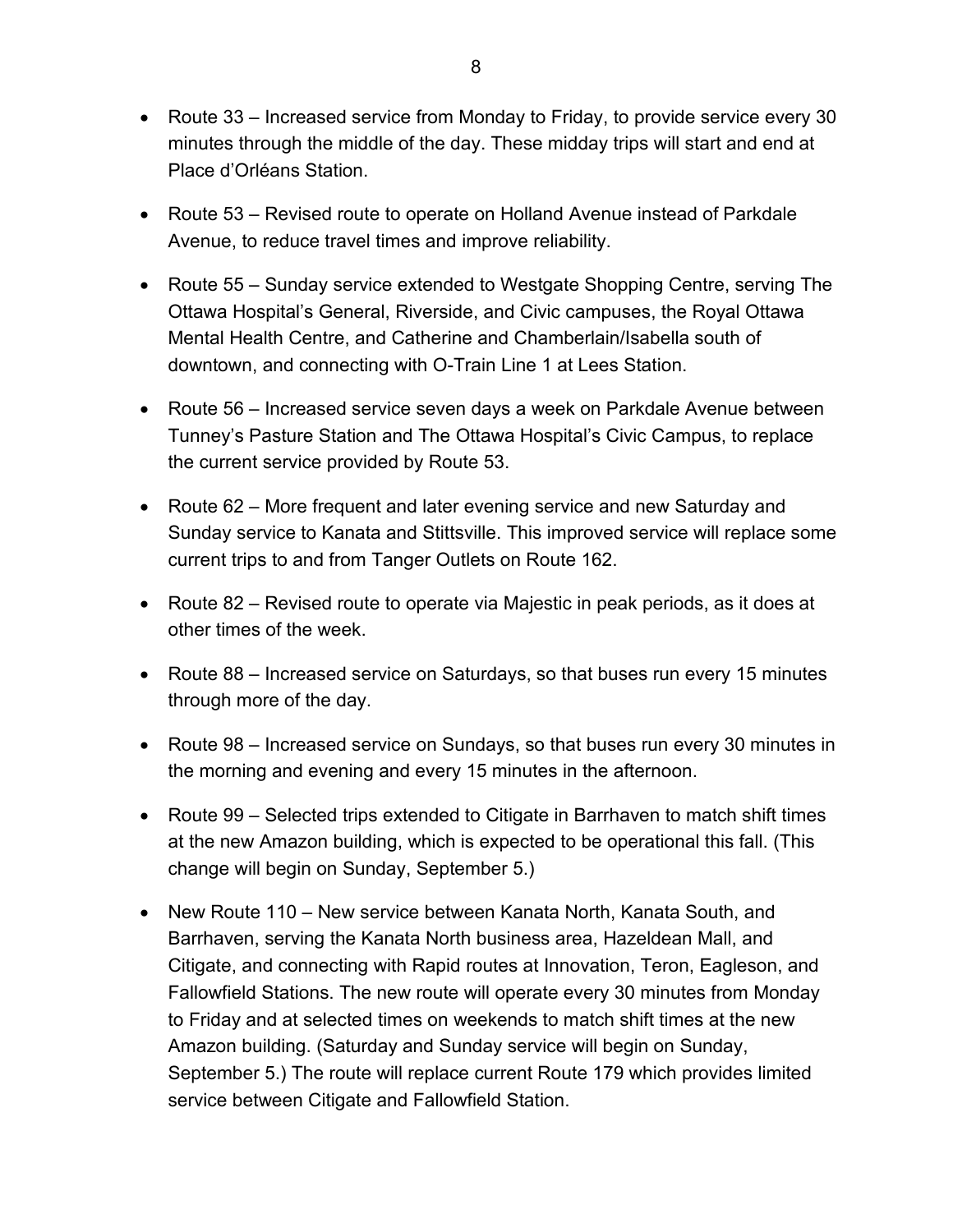- Route 170 Adjusted route at Citigate to operate on newly-constructed streets, to remove temporary service from private internal roadways, and to bring service closer to employment locations.
- Route 294 Realigned route in the Leitrim (Findlay Creek) area to operate on Kelly Farm Drive between Dun Skipper Drive and Leitrim Road. Service on Findlay Creek Drive will continue to be provided by Route 93.

### *Operating cost savings*

The net result of this package of service adjustments is a reduction in OC Transpo operations by approximately 2170 service hours each week, resulting in a cost saving of approximately \$5.5 million in 2021 and approximately \$11 million in the full year 2022, if the effects of the pandemic continue that long. The lower operating workforce will be achieved by attrition and reassignment. By year end, there will be approximately 70 fewer staff members funded from the transit operating budget than there are currently.

### *Implementation*

As noted above, these service adjustments are being made effective Sunday, June 20, 2021. Staff are currently preparing the new schedules for customers and staff and will be continuing with workforce administration.

Full details of these service changes will be communicated to customers through signage and electronic materials, accompanied by in-person customer outreach at key stations and times of day.

OC Transpo has several customer-friendly applications and tools so that customers can get timely information about our service while on the go. These include texting 560560 for real-time bus schedule information, downloading the OC Transpo iPhone app or an independent app, signing up for text alerts on octranspo.com to receive the latest information, checking transit information screens at many major stations, as well as visiting octranspo.com from a smartphone. Real time information is also available by calling 613-560-1000 plus the bus stop number.

Once these COVID-19 service adjustments begin, customers can find up-to-date schedules and real-time information by using these applications and tools.

#### **RURAL IMPLICATIONS**

These service adjustments do not affect transit service in the rural parts of the City.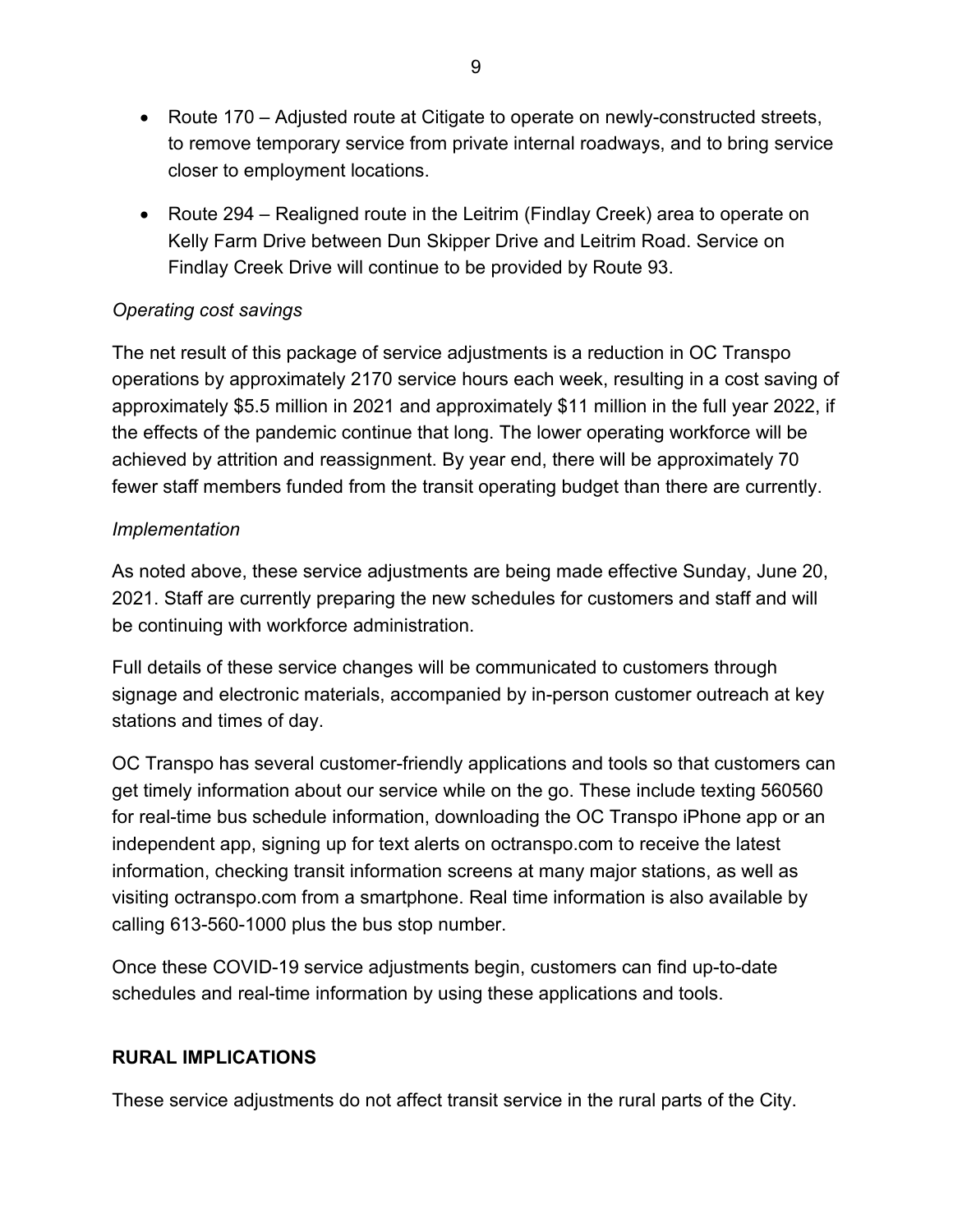### **CONSULTATION**

No specific public consultation was conducted during the development of this plan, but all service adjustments have been developed based on ridership measurements and feedback from customers.

### **COMMENTS BY THE WARD COUNCILLOR(S)**

This is a city-wide report.

### **ADVISORY COMMITTEE(S) COMMENTS**

**N/A**

#### **LEGAL IMPLICATIONS**

There are no legal impediments to receiving this report for information.

#### **RISK MANAGEMENT IMPLICATIONS**

Risks are identified in this report and are being managed by staff.

#### **FINANCIAL IMPLICATIONS**

There are no financial implications associated with receiving the information contained within the report. The costs savings will be offset against COVID costs incurred.

### **ACCESSIBILITY IMPACTS**

The entire OC Transpo network remains accessible to all customers and Para Transpo services are not affected by the service adjustments outlined in this report.

### **TERM OF COUNCIL PRIORITIES**

This report directly or indirectly supports the following 2019-2022 Term of Council Priorities:

- Integrated Transportation: Enable effective mobility through a sustainable, accessible and connected city transportation system.
- Service Excellence Through Innovation: Deliver quality services that are innovative and continuously improve to meet the needs of individuals and communities.